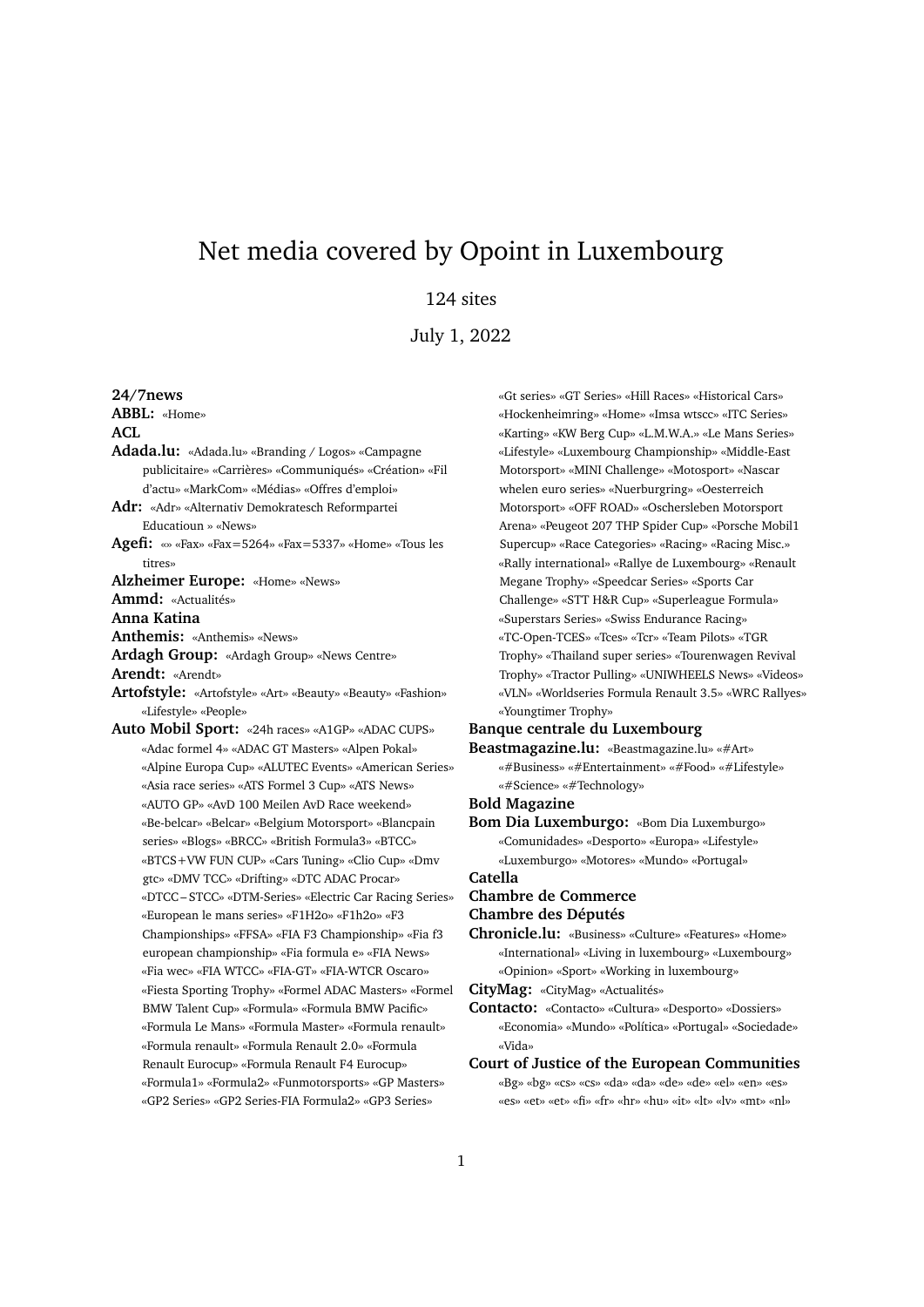«pl» «pt» «ro» «sk» «sl» «sv»

**CSSF:** «Home»

- **Delano:** «Delano» «Agenda» «Personal Business» «Snapshots»
- **Die Grenzgänger:** «Arbeit» «Beruf» «Familie» «Familie» «Finanzen» «Freizeit» «Geld» «Gesellschaft» «Gesundheit» «Gesundheit» «Großregion» «Kultur & Bildung»
	- «Mobilität» «Neuankömmling» «Panorama & Sport» «Ratgeber» «Tagesthemen» «Unterhaltung» «Videos» «Wirtschaft & Politik»

#### **EFinancialCareers Luxembourg**

- **Eldo:** «Eldo» «Albumcheck» «Fotoen» «Kino» «News» «News» «Reportagen» «Shows» «Xclusiv»
- **EMEA:** «Home»
	- «Rss: Patient safety, news and press releases»
- **Esch Citylife:** «Esch Citylife» «Actualités» «Agenda» «Culture» «Esch2022» «Escher Bibliothéik» «Galerie Schlassgoart» «Kamellebuttek Art Gallery» «Kulturfabrik» «Le magazine Kultesch» «Rockhal» «Stratégie culturelle»
- **Eur Lex:** «Eur Lex» «Dansk» «Deutsch» «български» «Eesti keel» «Español» «Français» «Gaeilge» «Hrvatski» «Italiano» «Ελληνικά» «Latviešu valoda» «Lietuviu˛ kalba» «Magyar» «Malti» «Nederlands» «Polski» «Português» «Română» «Slovenščina» «Slovenčina» «Suomi» «Svenska» «Čeština»

**EURO-COMPOSITES:** «EURO-COMPOSITES» «News & Dates News & Dates»

**European Commission.en:** «Home» «News» «News»

- **European Investment Bank:** «Autres actualités» «English» «Espace presse» «Essais» «Home :EN» «Home :FR» «Publications :FR» «Stories» «videos» **European People's Party in the European . . .**
- **European Stability Mechanism:** «European Stability Mechanism» «Blog» «Greece» «Newsroom» «Press releases»
- **EUROPESE REKENKAMER:** «EUROPESE REKENKAMER» «NewsEvents»

**Eurostat:** «News» «News» «See complete list»

- **Eutopean Investment Fund:** «Eutopean Investment Fund» «Events» «News centre» «Publications» «Research & Market Analysis»
- **Expatica:** «Home» «News»
- **Fashion Network LU:** «Fashion Network LU» «Business» «Campagnes» «Collection» «Création» «Défilés»

«Distribution» «Evénements» «Industries» «Innovations» «Médias» «Nominations» «People» «Salons» «Tendances» **FEDIL:** «Home»

#### **Femmes Magazine**

#### **Fhlux.lu**

- **FondsTrends:** «Fondstrends» «Digitalisierung & Social Media» «Geld & Markt» «Produkte & Vertrieb» «Recht & Ordnung» **Forum:** «Forum» «Artikelsuche» **Geneveinvest.com Gouvernement du Grand-Duché de . . . :** «Actualités» «Dossiers» «Nouveau» **Gouvernement LU:** «Gouvernement LU» «Actualités» «Dossiers» **Happening:** «Happening» «News» **Hostels.com:** «Destinations» **Hostelworld.com:** «Blog» **Hotel Executive:** «Feature Focus» «Home» «Hotel Business Review» «Hotel Newswire» **HR One:** «Actualités» «Home» **InFinance:** «Home» «Actualites» **Infogreen:** «Infogreen» «Agenda» «Alimentation & Restauration» «Architecture & construction» «Énergie» «Droits humains & solidarité» «Finance & banque» «Technologie & IT» **ING Think:** «Brexit» «Digital Innovation» «ECB» «Federal Reserve» «Geopolitics and Globalisation» «Home» «Sustainability» «Trade» «Trump» **Inside Magazine:** «Inside Magazine» «Découvertes» «Horoscope» «Interviews» «Les Articles» «Lifestyle» «Portraits» «Reportages photos» «Solutions des jeux» «Zoom» **Investment Officer:** «Investment Officer» «Markets» «People» «Regulation» «Sector» **IT One:** «IT One» «Actualités»
- **ITnation:** «A la Une» «Actualité» «Etude» «Grand Entretien» «Jobs & Carrière» «Livres blancs» «Magazines ITnation 2.0.» «Main Story» «News» «Opinion» «Portrait»
- **Janette Magazine:** «Janette Magazine» «Archives» «Faites vos emplettes !»

# **Jll**

- **Journal :** «Journal» «Journal De» «Journal En» «RSS» **Just Arrived**
- **Kachen:** «Kachen» «Chefs» «Design» «DIY» «Food» «French» «GESUNDHEIT» «Kachen on Tour» «Lifestyle» «News» «Recette» «Rezepte» «Typisch Luxemburgisch»
- **L'essentiel:** «L'essentiel» «Actu des stars» «Actualités» «Auto» «Autres sports» «Économie» «Communauté» «Cyclisme» «Deutsche Seite» «Deutschland» «Digital» «Dossiers» «Dossiers» «Dossiers» «Football» «France» «Fußball» «Grande Région» «Großregion» «Hi-tech» «Insolites» «Lifestyle» «Lifestyle» «Luxembourg» «Luxemburger Sport» «Monde» «Nachrichten» «Nasdaq» «People» «People» «Radsport» «Sport» «Sports» «Sports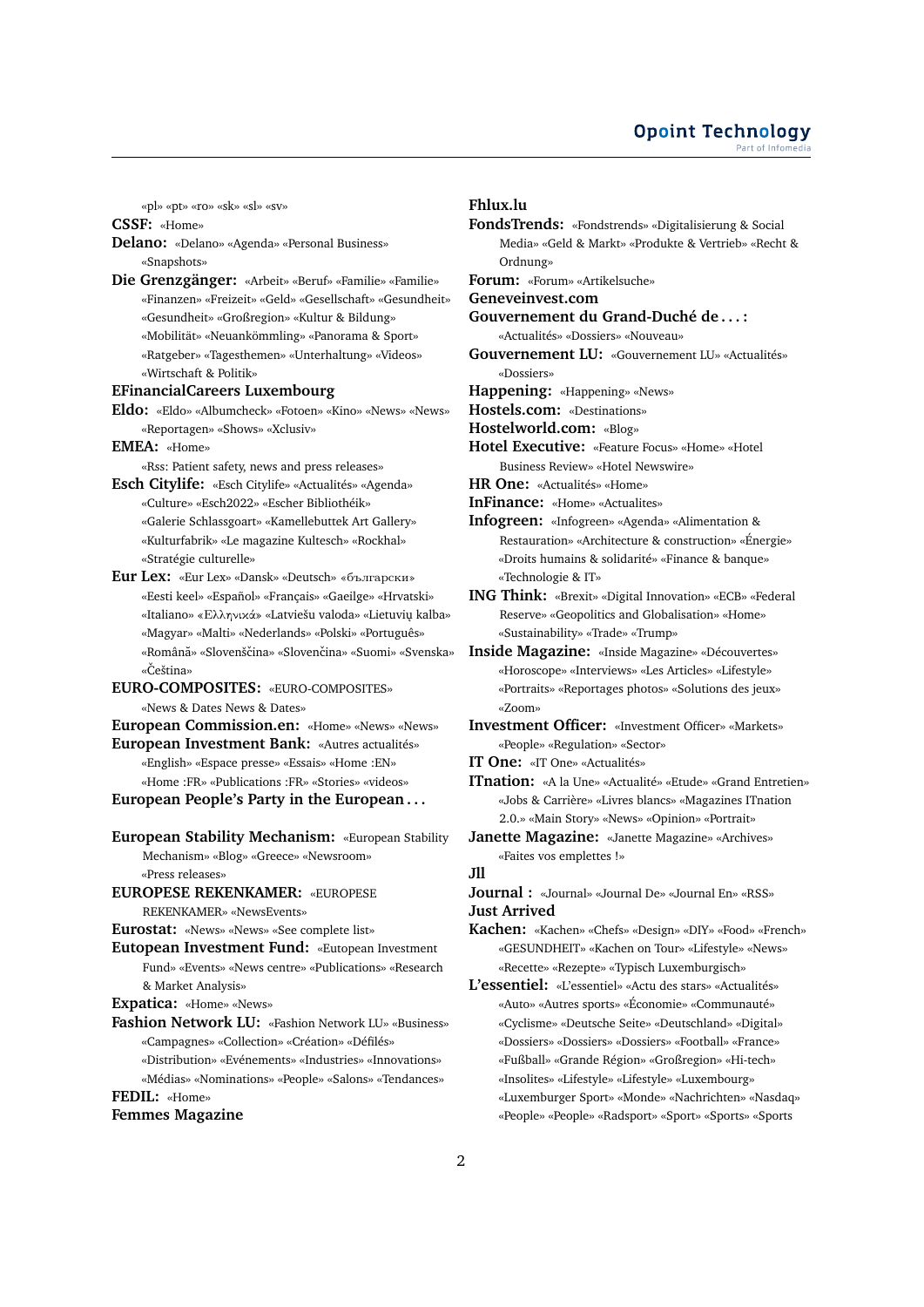luxembourgeois» «Weitere Sportarten» «Wirtschaft» **Lafayette**

- **Land.lu:** «Europe / Allemagne» «Europe / Autriche» «Europe / Chroniques de la Cour» «Europe / Espagne» «Europe / France» «Europe / Moldavie» «Europe / Roumanie» «Europe / Turquie» «Home» «RSS»
- **Le Quotidien Indépendant Luxembourgeois:** «Le Quotidien Indépendant Luxembourgeois» «Culture» «Economie» «Editoriaux» «Grande Région» «Luxembourg» «Monde» «Police-Justice» «Politique-Société» «Sport international» «Sport national»
- **Lesfrontaliers.lu:** «Accueil»
- **Lessentiel:** «Lessentiel» «Économie» «Communauté» «Concours» «Divertissement» «Lifestyle» «Monde» «People» «Sports» «»
- **Letz be healthy:** «Animaux» «Enfance» «Letz Move» «Lifestyle» «Nutrition» «Santé»
- **Letzebuerger Gemengen:** «Accueil» «Économie» «Brèves» «Conseil» «Développement durable» «Emploi et formation» «FEED» «Ict» «Immobilier et construction» «International» «Luxembourg» «Mobilité» «Portraits»
- **Link2Fleet Luxembourg:** «Link2Fleet Luxembourg» «Paroles» «Statisques»

#### **Lux Dev :** «Lux Dev»

- **Luxe.tv:** «Blog» «Gastronomy»
- **Luxembourg for Finance:** «Luxembourg for Finance» «Luxembourgforfinance DE» «Luxembourgforfinance FR» «News» «News & Media»
- **Luxembourg News Today:** «Luxembourg News Today» «America's» «Business» «Hispanic World» «Local» «Sports»
- **Luxembourg Times:** «Luxembourg Times» «Business & Finance» «Community & L-Word» «Culture» «Dining & Nightlife» «Education & Family» «European union» «Health» «Leisure & Shopping» «Living in Luxembourg» «Luxembourg» «Luxembourg guide» «Money & Work» «Travel» «World»
- **Luxemburger Wort:** «Économie» «Business» «Business» «Culture» «Dossiers» «Fr News» «Grande Région» «Home» «International» «International» «Kultur» «Kurzmeldungen» «Lëtzebuerg» «Lifestyle» «lokales» «Luxembourg» «Multimedia» «mywort» «Panorama» «People» «Photos» «Politik» «Sport» «Sport» «Storytellings» «Storytellings»
- **Madi.lu:** «Madi.lu» «Food» «Heart» «Life» «Style»
- **Marketers:** «Actualites» «Home»
- **MENTAL.lu:** «MENTAL.lu» «Athlétismealler» «Auto-motoaller» «Autres sportsaller» «Basketaller» «Cyclismealler» «E sportaller» «Football américainaller» «Footballaller» «Golfaller» «Handballaller» «Natationaller» «Omnisportsaller» «Sports d'hiveraller» «Sports de

combataller» «Tennis de tablealler» «Tennisaller» «Throwback thursdayaller» «Volleyballaller»

- **Merkur CorporateNews:** «CorporateNews» «CorporateNews – Accueil» «CorporateNews – Communique» «CorporateNews – DE:
	- Archives Shortcut» «CorporateNews En»

#### **MISP**

- **Moien:** «Moien» «International» «Kultur» «Meenung» «Neigkeeten» «Sport»
- **Odds Shark:** «Odds Shark» «Boxing» «Esports» «Mlb» «More sports» «Nba» «Ncaab» «Ncaaf» «Nfl» «Nhl» «Politics» «Soccer» «Ufc»

**OGBL:** «Home»

- **One Life:** «One Life» «Blog»
- **Paperjam News:** «Accueil» «Administration & Finance» «Argent» «Artisanat» «Assurances» «Banques» «Bien-être» «Carrière» «Commerce» «Communautés & Expertises» «Communication» «Concours» «Entreprises & Stratégies» «Europe» «Expertises» «Finance & Legal» «Fintech» «Fonds» «Habitat» «Immobilier» «Industrie» «Institutions» «Justice» «Lifestyle & Vie pratique» «Management» «Marchés financiers» «Mobilité» «Monde» «Mouvements» «Place financière & Marchés» «Politique» «Politique & Institutions» «Ressources humaines» «Services & Conseils» «Sorties» «Style» «Transformation digitale» «Voir tout» «Voir tout» «Voir tout» «Voir tout» «Voir tout» «Voir tout» «Voir tout» «Voir tout» «Voyages» «Wealth management»

#### **Parlement Européen**

**PassaParola:** «PassaParola» «Annunci» «Architettura» «Arte» «Costume» «Destinazione Italia» «Dituttounpo» «Editoriale» «Europarliamone» «Femminile Plurale» «Grande Schermo» «In primo piano» «Italia A Tavola» «Italia Giovane» «Libri» «Magazine »» «Obiettivo Su» «Onde Sonore» «Passa Parole» «Personaggio» «Speciale elezioni» «Tanti Italiani Fa»

**Paules:** «Home»

**Peoplesphere loves Lëtzebuerg:** «Peoplesphere loves Lëtzebuerg» «Interviews» «News» «Out of the Box» «Vidéos»

**Pizzicato:** «Home»

#### **Portail De l'Environnement**

- **Portail de la fonction publique:** «fonction-publique» «Actualites»
- **Portail-qualite.public:** «Portail-qualite.public» «Voir toutes les actualit $\tilde{A} \mathbb{C}$ s»
- **Premium:** «Premium» «Architecture» «Art» «Automobile» «Bateaux» «Capital» «Cult» «Culture» «Design» «Events» «Gastronomie» «High-Tech» «Lifestyle» «Power» «Vins & Spiritueux» «Voyages»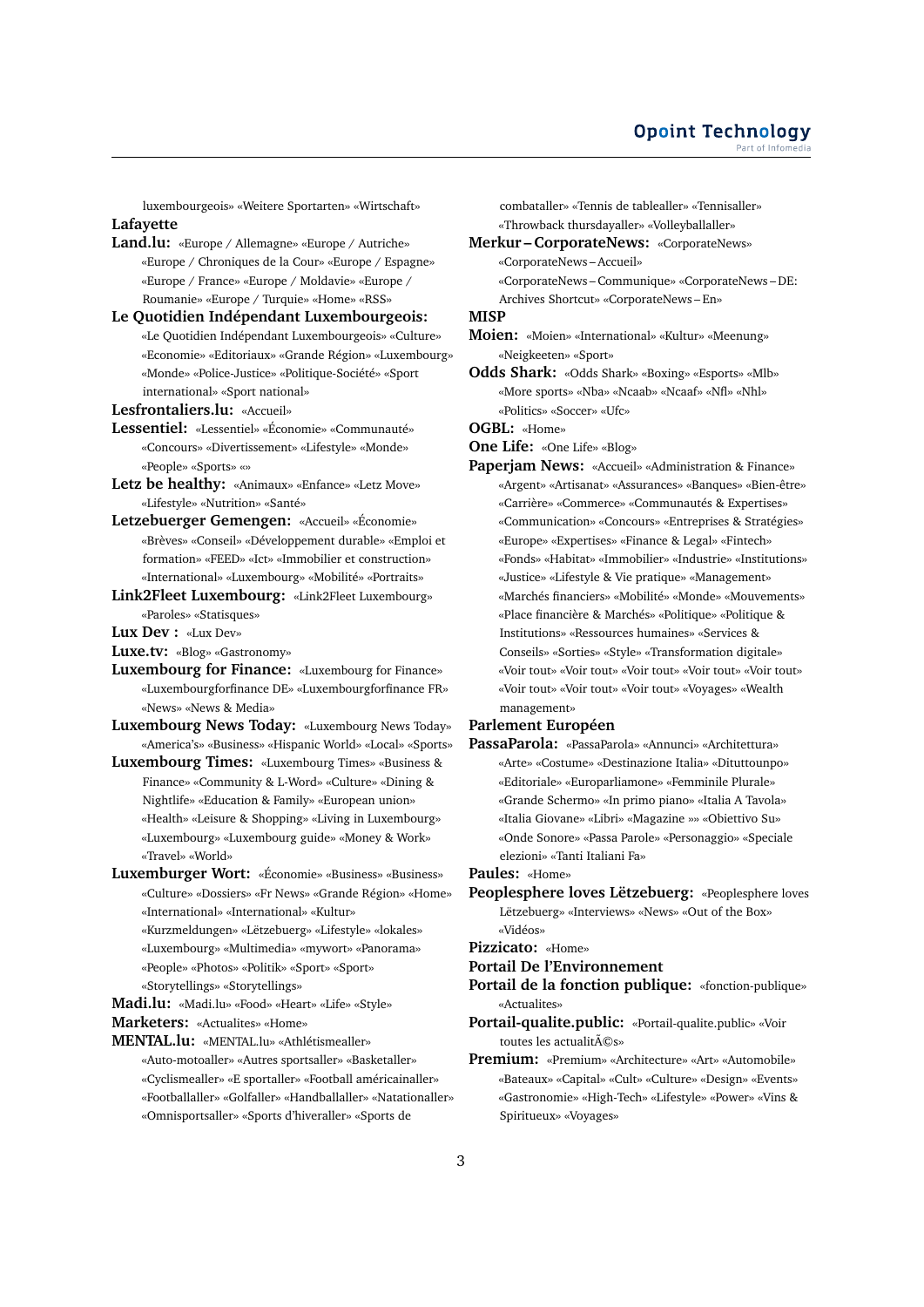- **Radio 100,7:** «Radio 100, 7» «Aktualitéit» «Communiquéen» «Dossieren» «Kultur» «Musek» «Wëssen»
- **Reporter:** «Reporter» «Gesellschaft» «Kultur» «Politik» «Weltweit» «Wirtschaft»
- **Revue.lu:** «Revue.lu» «Autorevue» «CinéCritique» «Editorial» «Entertainment» «Familie» «Games» «Gastro» «Gastroreport» «Gewinnspiel» «Gewinnspiele» «Home» «Home» «Home» «Home» «Kino» «Kultur» «Kurz gefasst» «Lifestyle» «Multimedia» «People» «Politik & Wirtschaft» «Redaktionsblog» «Reise» «Reisereportagen» «Reportagen» «Rezepte» «Sport» «Sticky» «Télérevue» «Tiere» «Wissen»
- **RTL:** «RTL» «5minutes» «Anne's Kitchen» «Auto» «Auto» «Auto: Auto News» «Auto: Auto op der Télé» «Auto: International» «Auto: National» «Bommeleeër» «Business + Tech» «Ciné/Séries» «Culture» «Culture» «die-welt» «Do's and Don'ts» «Entertainment» «Film + Books» «Food» «Fotoen» «Frontières» «Gaming» «Gastronomie» «Health + Fitness» «Home» «International» «International» «International» «Kichen» «Kinosprogramm» «Kräizwuerträtselen» «Kultur» «Kultur» «Kultur: Aktuello» «Kultur: ART» «Kultur: Backstage» «Kultur: BDë vun der Woch» «Kultur: Buch vun der Woch» «Kultur: Film vun der Woch» «Kultur: Kee Kommentart» «Kultur: Kultur News» «Kultur: Kultur op der Télé» «Kultur: Mudam Akademie» «Kultur: Musek News» «Kultur: Musek Pur» «Kultur: Musek Pur» «Kultur: Music Lounge» «Kultur: Nei op DVD» «Kultur: People» «Kultur: Pop History» «Kultur: Roude Léiw rock se!» «Kultur: RTL CD Tipp» «Kultur: Weemseesdet» «La minute culinaire» «Lëtzebuerg» «Life» «Life&Style» «Lifestyle» «Lifestyle» «Lifestyle: Besser Liewen» «Lifestyle: BMI-Rechner» «Lifestyle: Buch Tipp» «Lifestyle: Kanner Kanner» «Lifestyle: Mäi Régime» «Lifestyle: Partnerschaft» «Lifestyle: People» «Lifestyle: Psychologie» «Lifestyle: Schein a Gesond» «Lifestyle: Sexualitéit» «Lifestyle: Society» «Lifestyle: TrendMag» «Lifestyle: Wat Saachen» «Local» «Local» «Lokales» «Luxembourg» «Media» «Medien» «Meenung» «Meng Gemeng» «Meteo am Detail »» «Monde» «Multimedia News» «Musek News» «Music» «Musique» «News» «News» «News» «News» «News: 24h en images» «News: 5 Minutes» «News: Apropos» «News: Astronomie» «News: Ëmfroen» «News: Background» «News: Bommeleeër» «News: Bourse» «News: Carte Blanche» «News: Carte Blanche Eco» «News: CIJ Headlines» «News: Commentaire» «News: Communiqués» «News: D'Land» «News: De Flunkernewsblock» «News: Erfindungen» «News: Europa» «News: Event Fotoen» «News: Feierkrop» «News:

Finanz-News» «News: Fleeg fir wëll Déieren» «News: Freides-Invité» «News: Gehälterreform» «News: Gemengewahlen» «News: Gesellschaft a Liewen» «News: International» «News: Iwwersiicht» «News: Journal» «News: Kanner-News» «News: L'actu en français» «News: Lieserbréiwer» «News: Mayago.lu» «News: National» «News: News Fotoen» «News: Panorama» «News: People» «News: Pisa-Magazin» «News: Police Bulletin» «News: Presseclub» «News: Rees-Reportagen» «News: René Scho» «News: Revue» «News: Rondrëm eis Sprooch» «News: Si hu gespent» «News: Society» «News: Statec» «News: Video News» «News: Wëssenschaft» «On a testé pour vous» «Opinion» «Opinions» «Panorama» «People» «People» «Police Bulletin» «Radio» «Rankingen op RTL.lu» «RTL Introduces» «RTL Reports» «RTL Weekend» «Science + Environment» «Service» «Service: De Jakobswee» «Service: Elo oder Ni/Joker» «Service: Länner a Sitten» «Service: Rees-Fotoen» «Service: Rees-Reportagen» «Service: Reeswieder» «Service: Ren on Tour» «Sport» «Sport» «Sport» «Sport» «Sport: Aktualitéit» «Sport: Aktualitéit» «Sport: Ëmfroen» «Sport: Emissioun» «Sport: Fotoen» «Sport: Fotoen» «Sport: Goal vum Mount» «Sport: International» «Sport: Iwwersiicht» «Sport: Le Monde du Sport» «Sport: Le Monde du Vélo» «Sport: Live Match» «Sport: Live Match-Replay» «Sport: National» «Sport: Rebound» «Sport: Sport um Sonndeg» «Sport: Sport-Club» «Sport: Sport-Retro» «Sport: Video» «Sport: Wat bedeit» «Tech World» «Tele» «tele» «The Luxembourg Wurst» «Theatre + Dance» «Today» «Trafic» «Travel» «viru 4 Minutten» «Vox Pops» «What to try at» «World»

**RTL Group:** «Press releases»

**Sécurité alimentaire:** «Actualités»

**Science.lu:** «Science.lu» «Experimentieren» «Mr Science» «Wissen»

**SES:** «SES» «Blog» «News»

**Silicon Luxembourg:** «Silicon Luxembourg» «Business» «Explore» «Magazine» «Startups»

**Smartmobility**

**SNCI:** «Home» «Publications»

**Swiss Cyber Security**

**Tageblatt:** «Tageblatt» «Andere Sportarten» «Auto» «Basketball» «Beauty & Wellness» «Business» «Campus» «Europa» «Europapolitik» «Faits divers» «Für Kids» «Forschung» «Fussball» «Gastronomie» «Geschichte» «Großregion» «Handball» «Internationales» «Internationales» «Kinderecke» «Kultur» «Leitartikel» «Luxemburg» «Magazin» «Medizin & Gesundheit» «Meinung» «Meinung» «Mode» «Motorsport» «Nachrichten» «Nationalpolitik» «People» «Politik»